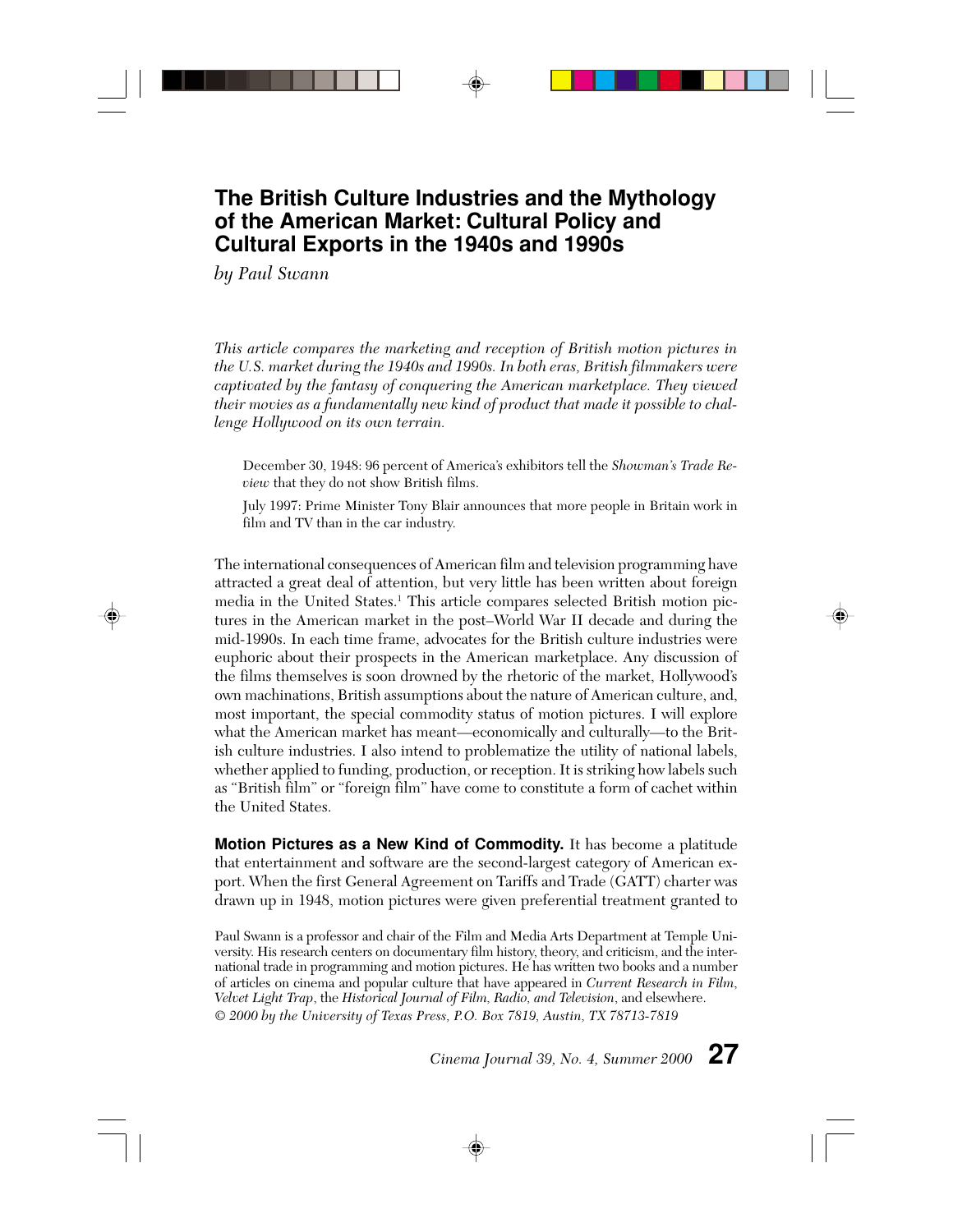no other commodity. In 1948, the term "trade in services" did not exist, and those who framed the charter, although profoundly aware of intertwined cultural issues and commercial concerns, lacked the theoretical basis for creating fully separate rules to govern the international trade in popular culture. They were, however, moving toward such a formulation. For example, motion pictures were routinely regulated by national quotas, which were otherwise anathema to the GATT's framers. Quotas were the only way to standardize how the flow of mostly American movies was monitored and taxed at each importing country's box office.2 It was already clear that international trade in cultural artifacts could not be regulated as if they were hard, three-dimensional goods. As Ian Jarvie notes: "Movies were not just a commodity like any other, but they were a commodity, they were traded.… Events involving the international trade in films were a precursor of what we now call the international market in mass communications software."<sup>3</sup>

The international trade community's current commitment to free trade and economic nationalism is therefore at odds with postindustriality's transnational conglomerates and new trade goods such as entertainment and information. Both transnational conglomerates and cultural software can easily evade conventional regulations and controls.4

Not only has it taken a conceptual leap for economists and negotiators to consider that services are a tradable commodity but that they are worth anything at all. Adam Smith's evaluation of service industries is as follows:

The labor force of some of the most respectable orders in the society is, like that of menial servants, unproductive of any value, and does not fix or realize itself in any permanent subject, or vendible commodity.… In the same class must be ranked, some both of the gravest and most important, and some of the most frivolous professions: churchmen, lawyers, physicians, men of letters of all kinds; players, buffoons, musicians, opera singers, opera dancers.… The work of them all perishes in the very instant of its production.<sup>5</sup>

Following Adam Smith, many economists have generally regarded services as wasteful and essentially irrelevant to international trade.

For several years immediately after World War II, the British film industry and the British government believed that movies could make more money in the United States than, say, exports of machine tools or scotch whiskey. As filmmaker Harry Watt noted during Britain's postwar "export or die" phase, "Films are perhaps the easiest and most profitable exports. It may take half a dozen large ships to carry enough Jaguars to America to make a million dollars profit. Ten tins of duplicate negative film, in a box measuring four feet by two feet, and weighing perhaps forty pounds, can easily earn the same amount."6 In hindsight, this was prescient thinking. Some Western economies have indeed moved away from manufacturing tangible threedimensional goods and toward software production, although services do not yet dominate the economies of developed countries.7 However, the U.S. has become the world's cultural software producer while remaining largely immune to cultural imports itself. As Roberto Goizueta, the former CEO of Coca-Cola, once put it, "Hollywood, unlike Detroit, has found a product that the Japanese cannot improve upon."8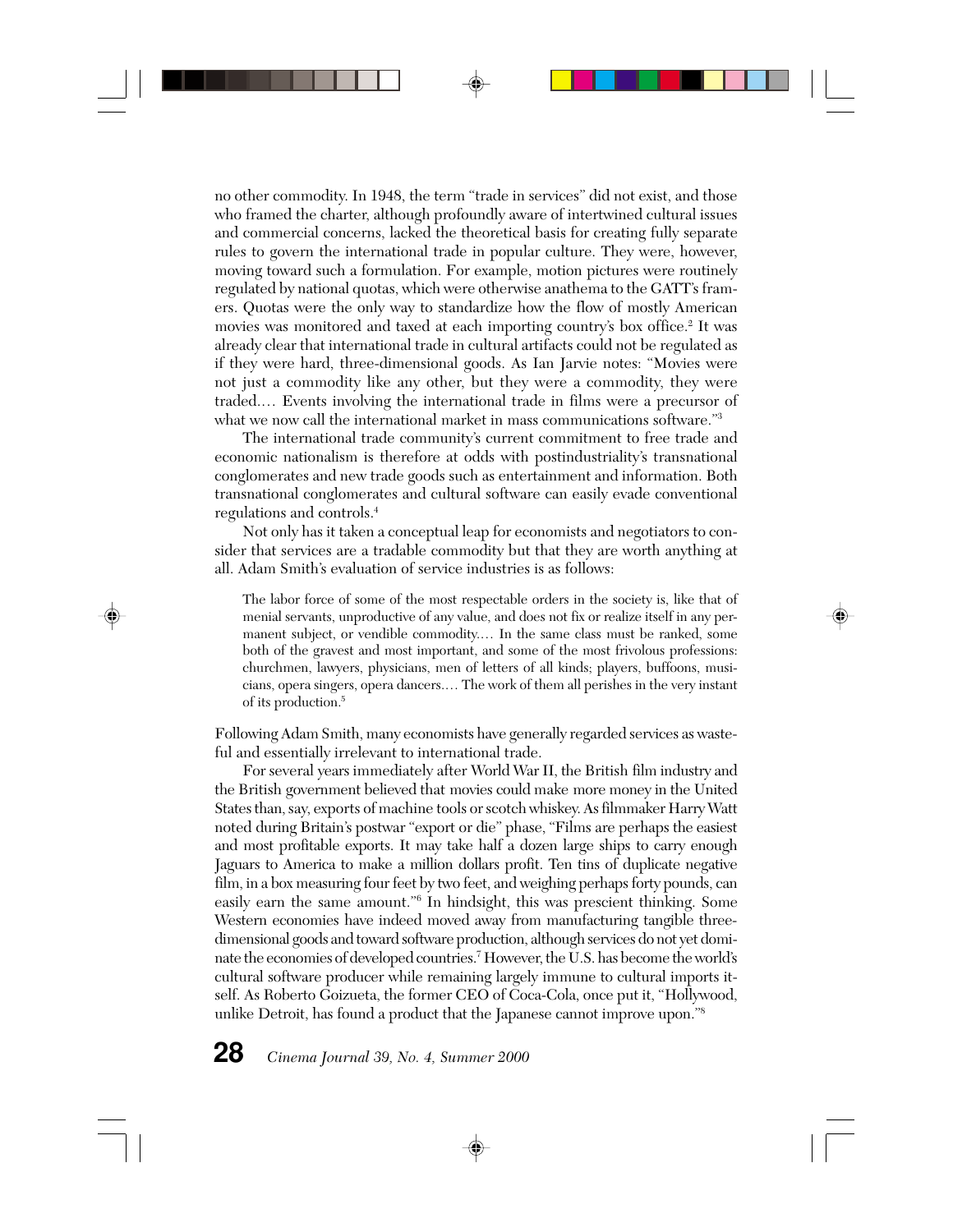**National Labels.** What do we accomplish by attaching national labels to industries or audiences?9 "Hollywood" has been a label most people have no problem in applying, but it has never been clear what constitutes a "British film." The term came to have tremendous symbolic weight in the United Kingdom. Is a film "British" if it is produced by a British national? If it is made with British talent or technicians? If it is made on British soil? Or with British money? Or based on British history or mythology?10 For example, is a U.S.-funded film like *Saturday Night and Sunday Morning* (1960) a British film? Are *The Man Who Fell to Earth* (1976) (British money but shot in the United States) and *Lawrence of Arabia* (1962) (a British subject but an international co-production) British films? What about the James Bond series?<sup>11</sup> What about the Merchant-Ivory productions: British subjects and locations, mostly British creative talent, but currently underwritten by Japanese funding, distributed in the United States by Sony Pictures Classics, now part of a Japanese-owned conglomerate, and, most recently, partly acquired by Disney? When *Howards End* (1992) was broadcast on Japanese television, it was identified as a "British–Japanese" movie, which would make no sense to E. M. Forster but acknowledges the realities of modern international film finance.<sup>12</sup>

Identifying culture consumers' nationalities is equally problematic. Hollywood tried to construct a monolithic, standardized domestic mass audience but has always had an essentially polyglot market. U.S. studio decisions have often been based on misconceptions about the nature of that diverse mass audience.13 British distributors were equally slow to understand that marketing films in art theaters in major metropolitan areas or American university towns is a very different proposition from exhibiting them in neighborhood and rural theaters. The emergence of the multiplex theater, cable television, videotape rentals, and the digital domain makes this diversity even more evident today.

For example, "American" cable/satellite programming such as MTV commands major audiences around the world. Should these MTV viewers be counted as part of the American market, or part of the markets in their country of origin, or as yet another kind of market that has not yet been fully defined? Clearly, audiovisual markets are no longer defined by national frontiers.

Currently, the popular press sees an American predilection for imported hardware only partially offset by a global appetite for American software, while most economists continue to argue that services still take a back seat to manufacturing in terms of foreign earnings and domestic job creation.<sup>14</sup> Until quite recently, however, foreign capital penetration and imports rarely attracted much attention, primarily because the American economy was essentially closed to foreign producers of practically any commodity. With the exception of a small range of high-cost items, few foreign companies even tried to compete in America's domestic market. Nevertheless, overseas manufacturers have mythologized the United States as a land of plenty that evolved into a land where there are plenty of consumers.

British producers have historically reached out to American consumers but, significantly, their products—Rolls-Royces, Scotch whiskey, Saville Row tailoring, and motion pictures—were aimed at an elite audience. British industrialists viewed the U.S. as a large market but had a hard time conceptualizing it as a *mass* or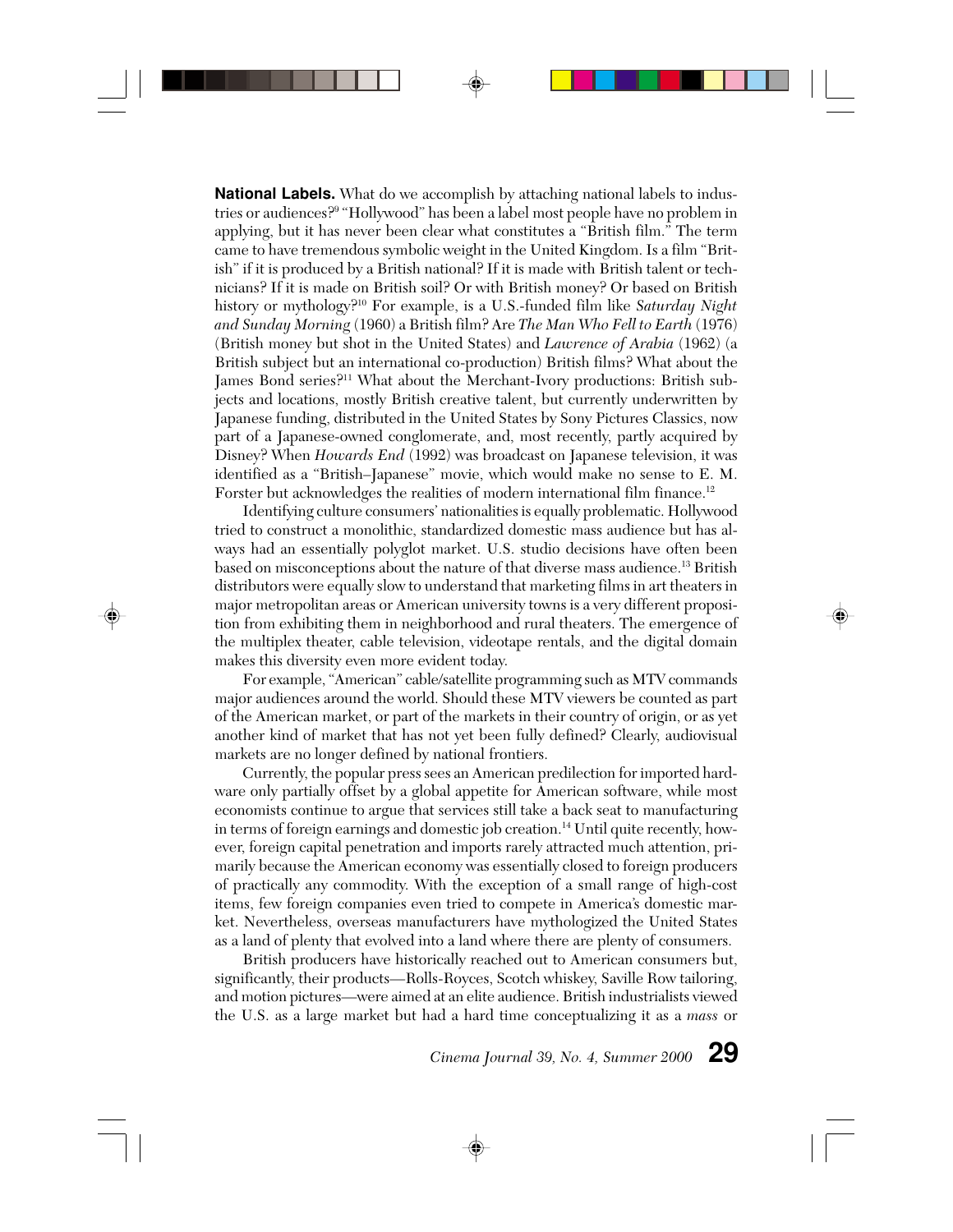*popular* market. This blind spot was in part based on the gospel of comparative economic advantage, which ostensibly explains how all trading partners profit from unhindered international trade. British producers were trained to believe that they had very little chance of competing against American mass-production techniques, so their only alternative was to emphasize expensive handcrafted items. Virtually all British exports are therefore sold on the basis of prestige. In 1955, Don Humphrey cited the case of clothing: "The average American has a wider range of fabrics to choose from when he buys a ready-made suit than does a Britisher who orders a custom-made suit.… Thus the Britisher does indeed have an advantage in exclusiveness but not in variety."15 A similar approach frequently characterized the handling of British audiovisual culture. Going after a segment of the American audience has been variously characterized as "a perennial pipe dream"16 or clever niche marketing.17

In the postwar decade, British motion pictures were usually pitched in the United States as one-of-a-kind handcrafted productions, not the products of a factory system. An article in the *New York Times* reflected this mentality: "The relatively small number of British films which reach our shores has been a major reason for the high esteem in which they are held by the more thoughtful cinemagoer."18 The American trade press also fostered this attitude. In *Variety*, in which reviews were ostentatiously stamped "British made," just as cheap toys used to be stamped "Made in Japan," a frequent comment was that "this film needs special handling." For example, in 1945, a reviewer of *Henry V* concluded that it needed "a determined pitch for the school and longhaired trade to whom a fine, artistic interpretation of the Bard is a really meaningful event."19

Before the *U.S. v. Paramount* case was settled in 1948, vertical integration effectively banished foreign films from first-run theaters in the United States. As Thomas Guback has noted, introducing foreign product into the United States market disrupted the gains from vertical integration, so it was always in the industry's interests to minimize imports.20 As Douglas Gomery and Robert Allen's study of Fox's *Sunrise* (1927) demonstrates, Hollywood was adept at appropriating foreign film styles and talent while excluding foreign films from the American market.<sup>21</sup>

Circumstances changed somewhat in the late 1940s, when the Paramount decrees ended studio control over film exhibition. Studio spokespeople openly worried that divestiture would lead to an invasion of foreign productions, although their fears were ultimately unfounded. There were also frequent clashes between mainstream American values and foreign films, which were often collectively demonized as bad cinema: high brow, blasphemous, and immoral. Between 1950 and 1968, for example, of the nineteen major court cases relating to film censorship, only six involved American films; the rest were European imports.<sup>22</sup>

**British Films.** Adaptations of literary and dramatic classics, such as Laurence Olivier's trilogy—*Henry V* (1945), *Hamlet* (1948), and *Richard III* (1955)—and David Lean's *Great Expectations* (1946) and *Oliver Twist* (1948) were at the center of the post-1945 debate over British prospects in the American market. They were lavishly produced on the assumption that their negative costs could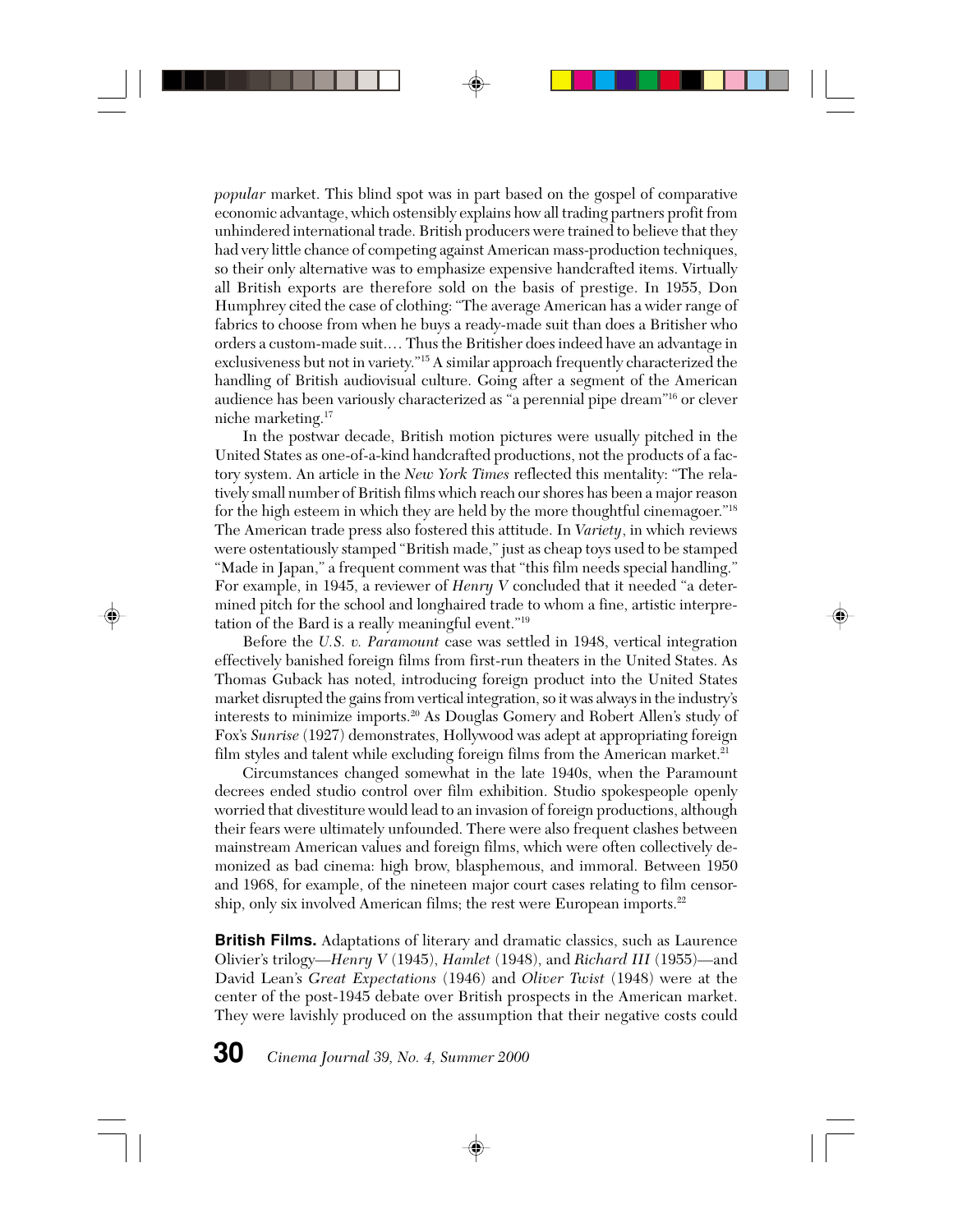be recouped in the American market and, in fact, drew good-sized audiences when narrowly targeted at "art" cinemas. This stratum of the film audience became increasingly distinct after World War II, as the consensus that had hovered over Hollywood fragmented and "films" became an increasingly legitimate art form, not simply dismissed as escapist "movies."23 British distributors were often bewildered when their films received excellent reviews but little income. A British film could become a really significant dollar earner only as a major American release and after being sold as a mass-market product.

Major studios generally did not distribute British films, which found their way into mainstream cinemas only by circuitous and usually unprofitable routes. In 1947, for example, *Bedelia* (1946), which starred Britain's top female star, Margaret Lockwood, was released in the United States by PRC, a company specializing in low-budget "B" movies. In twelve months, it earned more than \$100,000, but the British producer received less than \$100.<sup>24</sup>

Figures for remittances and revenue were always vague and hard to interpret. When the subject of getting British films into American theaters came up in the British House of Commons, Members of Parliament were repeatedly frustrated by the lack of specific figures.<sup>25</sup>

**Good Taste in Technicolor.** How British motion pictures fared in the American marketplace resulted in part from straightforward product differentiation and from evolving high- and mass-culture paradigms. Lawrence Levine has argued that the high-low distinction is a historically recent phenomenon and was imposed on cultural production and consumption in the United States only at the turn of the century. Shakespeare, for example, was enormously popular in the nineteenth century, when fully one in five American stage productions was based on his work. Shakespeare became a powerful influence on America's oral culture and was familiar to rich and poor alike. By the 1940s, however, when British filmmakers attempted to sell elaborate productions of Shakespeare, his work was firmly marked as elite culture. As Levine puts it: "Although in the mid-twentieth century there was no more widely known, respected, or quoted dramatist in our culture than Shakespeare, the nature of his relationship to the American people had changed: he was no longer their familiar, no longer part of their culture, no longer at home in their theaters or on the movie and television screens that had become the twentieth-century equivalents of the stage."26 Shakespeare came to be consumed as a respite from a regular low-brow cultural diet. *Hamlet* or *Macbeth* had become, to quote Gerald Nachman, "theatrical spinach." As *Variety* put it, "Shakespeare's renowned verse, except in occasional instances, is just so much overrated abracadabra to the kid from Brooklyn or the average film fan in Birmingham or Seattle."27

Olivier's adaptations led the postwar assault on the American market. The Rank Organization was convinced that what Richard Griffith castigated as "Good Taste in Technicolor" would sell in the U.S. and so produced a series of expensive spectacles aimed squarely at the American market. They were consumed primarily by individuals who possessed considerable cultural and economic capital. They were marked as high-class entertainment, which, paradoxically, British producers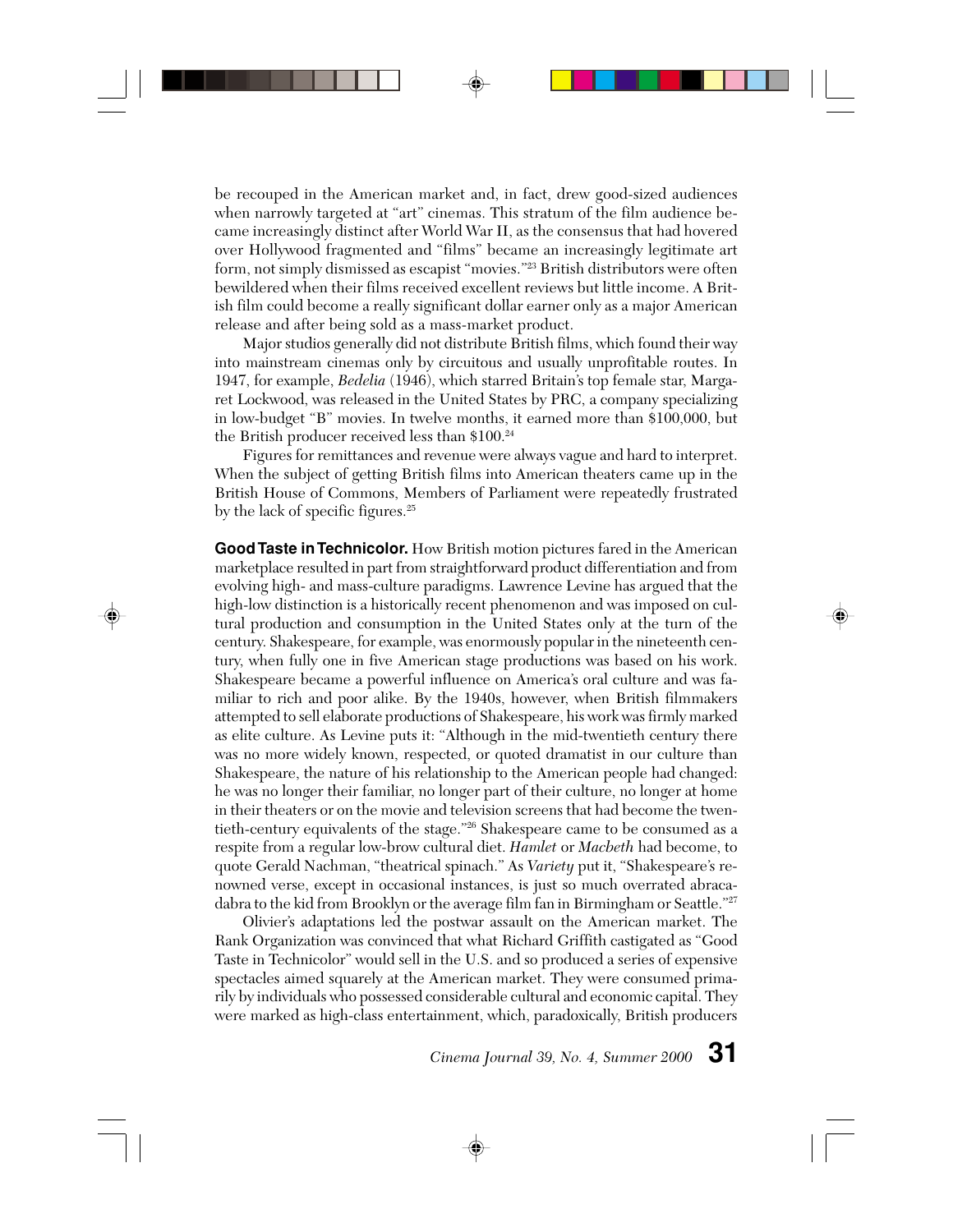hoped would also spread into the mass market. In fact, Olivier's productions explicitly mediated between mass and elite consumption. When, for example, *Richard III* premiered in the U.S. in 1956, it opened at the movies and aired on NBC television on the same day. It was watched by twenty-five million people in fortyfive states—"more people on a single day than all the audiences that had ever watched any Shakespeare production in history."28

British film producers have always maintained that the American market was the key to their financial health, arguing that the huge domestic market was the reason for the American producers' profitability. At times, getting British films into American cinemas was as pressing an issue as getting Hollywood movies off British screens. Yet, during the last sixty years, astonishingly few British films have done well at the United States box office. If one looks at film listings in the *New York Times* at practically any point, one finds occasional advertisements for British films but usually only at a handful of independent repertory theaters.

Unlike every other national cinema, Hollywood always assumed that it produced for a global marketplace. Or as Spyros Skouras once declared: "The average good motion picture, with the exception of a few typically American subjects, has a universal appeal. If a motion picture meets with success in America, it is successful throughout the world."29 In contrast, every other national cinema anticipated that only *some* of its output would be appropriate for international release.

**The Dollar Crisis.** British impresario Sidney Bernstein negotiated for each major American studio to take two British features a year for the duration of the Second World War. This was the only time that British producers had guaranteed access to the mainstream audience. As Sarah Street and Margaret Dickinson note, "This fed the old dream that British films would be able to compete with American ones even in the American home market. The performance of British films in America was, however, frequently exaggerated.… The signs were not strong enough to suggest to anyone except those who needed to believe it that British films were about to gain a commercially significant place in the American market."30 This arrangement ended in 1945, when British motion pictures were once again systematically excluded from American cinemas.

In the postwar decade, when all British industries desperately tried to earn dollars, motion pictures were widely regarded as the perfect trade commodity. The British Labour government believed that motion pictures were potentially lucrative and easy to export. Chancellor of the Exchequer Stafford Cripps anticipated that films would "bring us foreign exchange in large volume, which will be a great help in our balance of payments."31 The British trade journal *Kine Weekly* maintained that film remittances from the U.S. would "increase our dollar intake and thus give us the means of buying more foodstuffs, machinery and other items for our people at home."32

The Rank Organization shaped the reception of British films in the United States for almost two decades. J. Arthur Rank built a transnational conglomerate that rivaled the American majors. By 1947, he owned more than 60 percent of Britain's cinemas and more than 50 percent of its film-production capacity, as well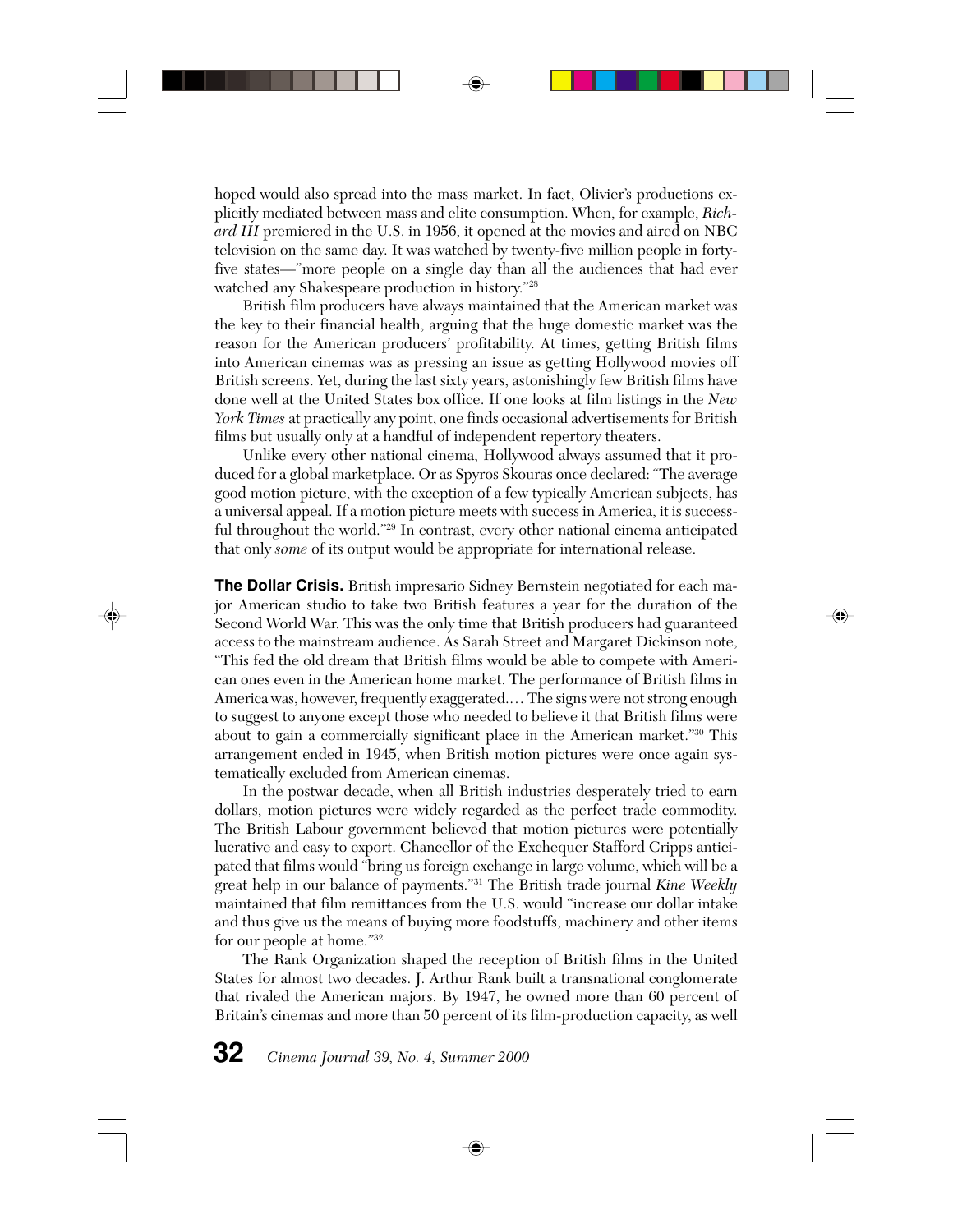

Figure 1. "King Arthur" Rank appeared on the cover of *Time* magazine in 1947. Courtesy of Sullivan Memorial Library, Temple University.

as extensive holdings overseas.<sup>33</sup> He was the principal beneficiary of both the wartime quota system and a British government that sanctioned his monopoly power. Rank was a major stockholder in a number of American conglomerates, including Universal. His holding company was affiliated at one time or another with United Artists, Universal, and Twentieth Century-Fox, and he controlled Eagle-Lion, which, with Universal-International, distributed Rank's "A" features in the United States. Less expensive Rank films were distributed by Prestige Pictures, a division of Universal. This offshoot's name was unfortunate because, to quote one critic, "in Hollywood argot, a 'prestige' picture is one whose merits may reflect glory on its producers, but which cannot possibly make money."34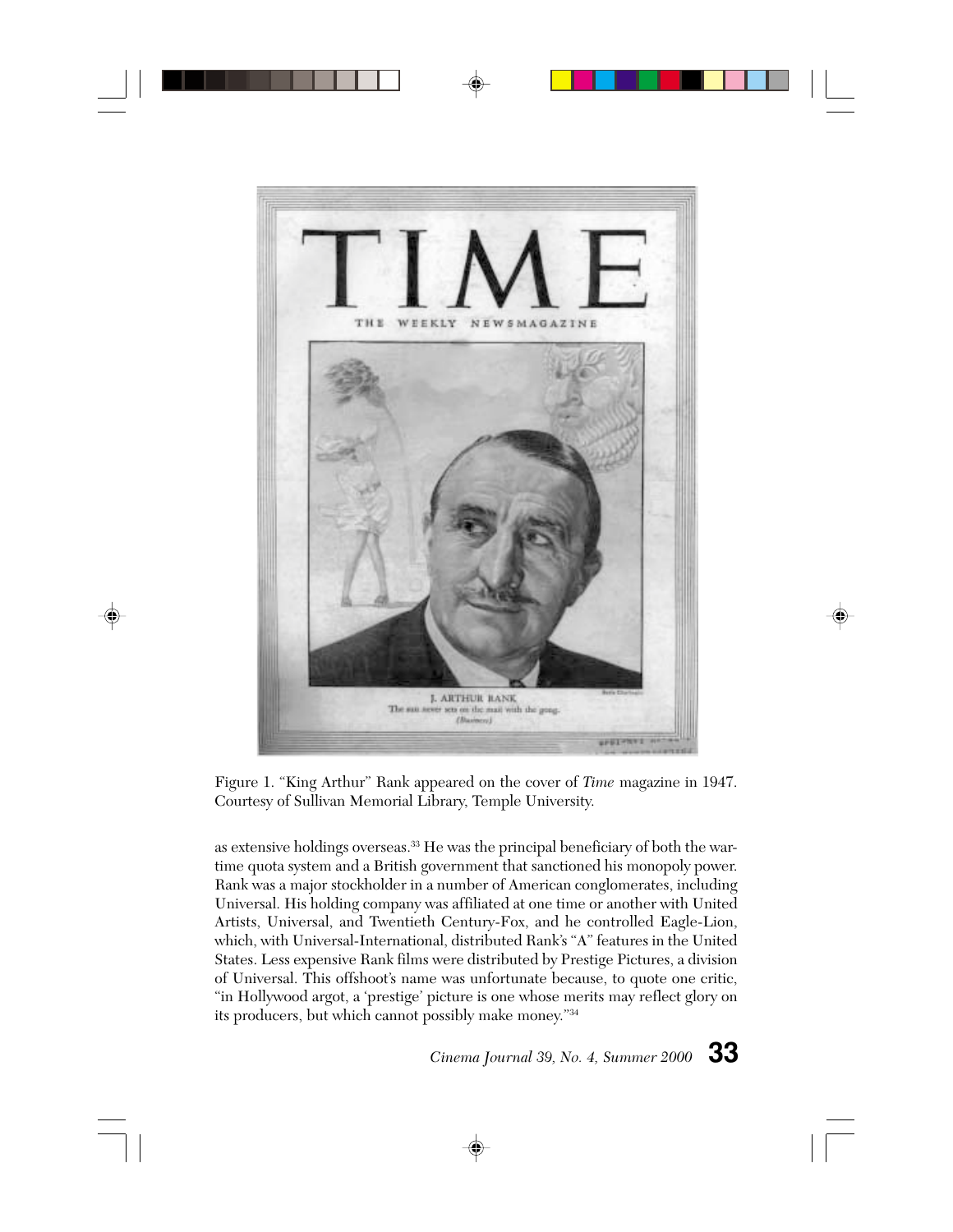In the summer of 1947, "King Arthur" Rank appeared on the cover of *Time* magazine (fig. 1) when he visited Hollywood on a mission to obtain a major distribution deal. This objective ultimately failed when it became entangled in a major Anglo–American film trade dispute. Punitive taxes and frozen U.S. remittances brought prompt retaliation from Hollywood.35

British films were marketed in the United States in diverse ways. The British release of *Henry V*, for example, was timed to coincide with the Allied victory in Europe, but it then spent two years in American film vaults before distributors worked out how to promote it in the United States. It was eventually marketed as a filmed stage play and was constructed as canned theatrical spectacle, not a motion picture. United Artists had only five prints of the film in the whole country and pursued what *Variety* termed the "academic trade." In contrast, *Hamlet*'s tremendous word-of-mouth publicity transformed it into a major critical and commercial hit, and in 1948, it took several Oscars, including best picture. That same year, *Great Expectations* did well in New York's Radio City Music Hall but died in the rest of the country. It is therefore no surprise that in 1950 a correspondent wrote from London:

A high degree of confusion exists in the public mind here…about the success or otherwise, of British films in the United States. Travelers of varying degrees of reliability return with reports of successful runs, rapturous receptions or cold shoulder tales according to the trend of the reporter's bias…we read of long runs, which fail to point out the small capacity of the "art theater" involved, are unhappily misleading.<sup>36</sup>

Rank's American sales force pioneered many modern road-show techniques to market *Henry V* and *Great Expectations*. Their Herculean efforts were rewarded with only sporadic success, and Rank failed to gain a significant foothold in the American market. One reason for this failure was widespread anti-British sentiment after the film embargo. A more significant factor, however, was changes in exhibition and distribution practices after the Paramount decrees. American studios were no longer sure of placing all of their own output, without the added complication of foreign imports. Divestiture theoretically made it easier for British producers to gain access to American screens, but in reality it did not make much difference, since the majors retained control of distribution, even though they were obliged to sell off their exhibition outlets.<sup>37</sup>

**"Where Are the Dollars?"** British producers and their U.S. distributors often asked about their American remittances. At a time when as many as one-third of Broadway's cinemas regularly played foreign films, British filmmakers had good reason to be enthusiastic about pursuing other markets. Or as *Kine* put it, "The whole structure of the British industry is dependent to a great extent upon the success or otherwise of our attempt to enter the huge American market."38

It was very hard to distinguish among concerns about national origin, style, production values, themes, or even accents when the "British" label was applied to film imports. The British "accent" (as if there was such a thing) was not a trivial issue and was frequently singled out as a reason for the American audience's antipathy.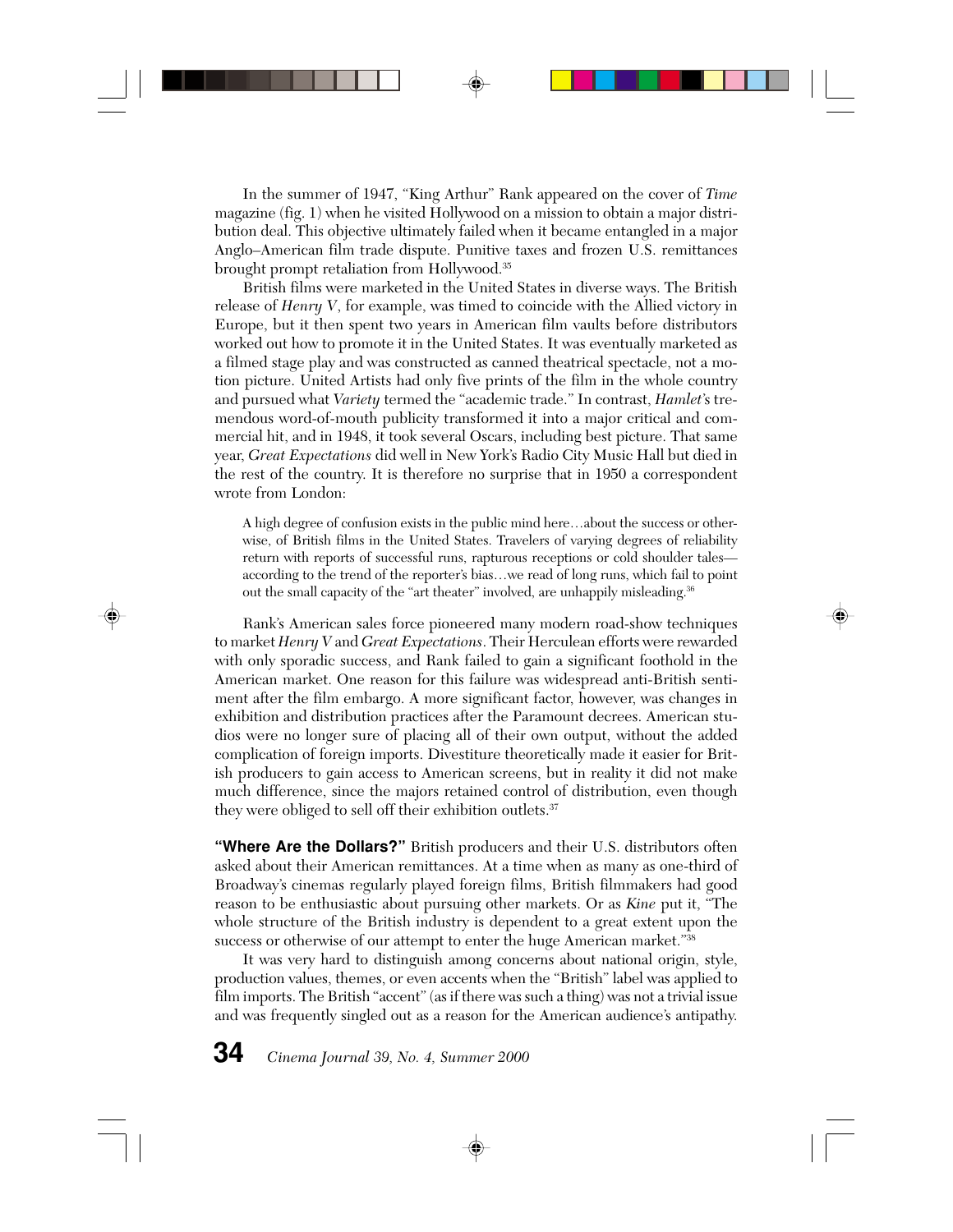Virtually all dubbed and subtitled films have historically performed poorly in general exhibition in the U.S., and British films were no exception.<sup>39</sup> For many, accents were inseparable from the "prestige" films that the British tried to peddle in the United States. Herbert Wilcox blamed British film producers' penchant for the "highly artistic" film:

British films are not "clicking" with American audiences.… Americans have shown over the years that they want pictures reflecting the simple emotions. We are trying to crash into their market by offering them gloom-sadism-and-soft-focus. We must aim more at the box office and not the art gallery.… It is no good aiming over the heads of our audience. We must remember that is one of our greatest dangers.… We must get away from the art theater mentality.… Admittedly, it has given us a good press and it has enabled some of our pictures to chalk up long runs at small theaters. It has fed our ego to bursting point. But it has not resulted in booking dates in the Middle West, and it is not getting us into the industrial areas of the U.S. In short, it will not help us earn dollars.40

Theater lobbies in Iowa and Nebraska proclaimed British films to be "poison in the Middle West," believing that "Hollywood's worst 'B's are better than Britain's triple 'A's."41 Exhibitors claimed they merely followed their clientele's wishes when they did not book British films, or as the Theater Owners of America put it, "We cannot dictate to the American public what it wants in entertainment. It sets its own standards. There will be playing time, and ample playing time, for any foreign film which meets the American public's standards."42

British films could survive in the mainstream market only if they competed with Hollywood's own "B" movies. In late 1948, for example, the CBS television network purchased a block of fifty old British films for broadcast, when it was unable to acquire American-made movies. This was the widest exposure these films had ever had in the U.S.<sup>43</sup> They were presented as "programming" on one of the few occasions when British producers objected to American screenings, since they felt these prewar quota quickies would give British films a bad name. Another, quite odd, example of Britain's entry into the second-run and "B"-movie end of the film industry was the appearance of some prestige films at drive-in theaters. In 1949, for example, *Hamlet* and *The Red Shoes* both played at driveins, at that time the last-run venue for a film.<sup>44</sup> This was a very different prospect from the "canned-theater" approach originally used to promote these pictures.

Also in 1949, the British government abandoned the prospect of films becoming big-dollar earners and *Kine* regularly began to feature articles about the importance of *not* succumbing to the lure of the American market.<sup>45</sup> W. J. Gell wrote that the British industry's problems were that negative costs were too high, while most of its output remained unsuitable for the American market. He concluded: "I do not feel that the wide circulation of British films in the U.S. can be forecast, nor even a market sufficiently wide to justify costs so high, which render profitable production here very doubtful without an open American market."46

Britain again failed to extract dollars from the U.S. market and was constantly outmaneuvered by the Motion Picture Association of America (MPAA) and studio tactics. For example, in 1947, when the British government froze American film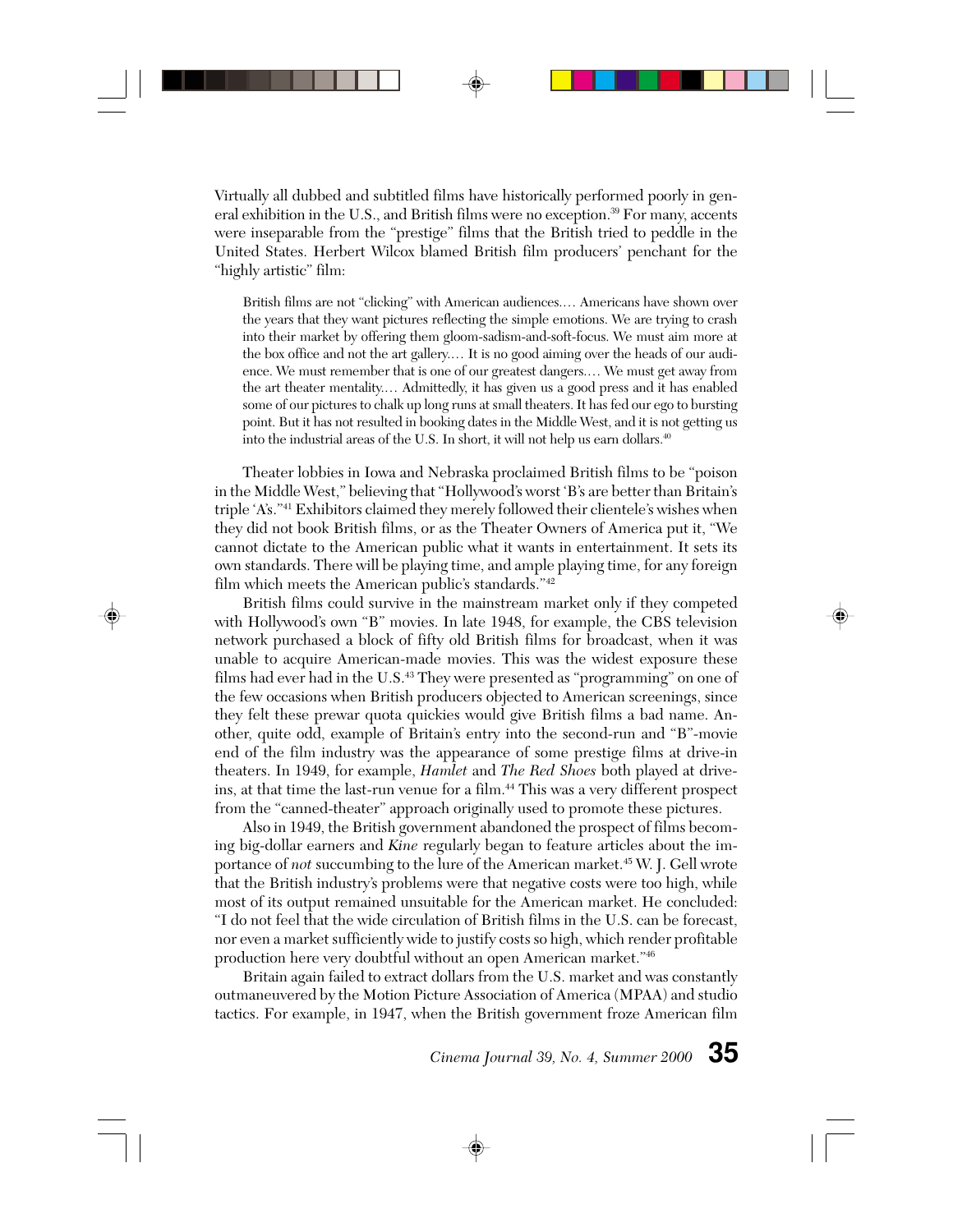remittances, and other foreign governments followed its lead, American studios simply used those assets in other ways, such as to offset British remittances in the United States. Frozen assets were also invested overseas, often in international coproductions, which were very hard to regulate. This made it virtually impossible for any foreign filmmaker to extract dollars from the American market.<sup>47</sup>

**"Stix Still Nix for British Pix."**48 It is rare to hear directly from the American audience. Perhaps the only consistent and readily traceable audience voice can be found in readers' letters to the *New York Times*, especially in its Sunday theater arts section. Clearly, this rarefied group of filmgoers was not typical of the general audience. The *Times* letters were a blunt critique of the "popular" American audience, since the individuals who wrote were generally the kind of elite cinemagoers British film distributors targeted. In contrast, practically the only time we hear from the mass audience and its feelings about British films is when they chose to boycott them. In the late 1940s, for example, an organization called the Sons of Liberty briefly led a film boycott protesting British policy in Palestine.<sup>49</sup>

The consensus in the *Times* was that British films "treat[ed] their audiences like adults," while American films catered to the lowest common denominator. For example, on September 7, 1947, three separate readers castigated Hollywood and praised "foreign films." As one noted, "The last picture I saw was *Great Expectations* when it was playing at the Music Hall … not that we are highbrow, but merely because the pictures now being shown are not worth the time they require to see or the amount of money charged for them."50 In subsequent weeks, readers wrote demanding more "adult French and English pictures." Many viewers believed foreign filmmakers were willing to address themes rejected by Hollywood, which was in part why many foreign films troubled American censors. Several readers presciently suggested a ratings system separating adults and children to accommodate "adult" films.

Western Europe's standards of propriety were different from Hollywood's puritanical "Do's and Don'ts." Not surprisingly, pressure groups such as the Catholic Legion of Decency often found foreign films offensive, although after 1945 they were more willing to countenance mature-themed films than before the war. Some European filmmakers believed that sex was the best way to sell their wares in the U.S. For example, *Open City* (1945), *Paisan* (1946), and *The Bicycle Thief* (1948) were the only foreign-language films to reach a substantial mainstream audience in the postwar decade. Their American distributors were convinced that "their remarkable success [was] due not to their merit but to the frankly pornographic advertising used to exploit them."51 There were similar comments about several Rank films thought too sexually explicit for American audiences. *Variety*'s review of *The Wicked Lady* (1945) concluded: "One can't overlook those buxom beauties who figure in this film. That is unless the U.S. censors use the shears."52 As *Time* noted during his 1947 visit, Rank was "in effect, Britain's movie censor, and as such often gets into brangles with Hollywood's Johnston Office. On one of these occasions, when there was too much 'cleavage' for the Johnston Office in a Rank film, he spluttered in bewilderment: 'But in England, bosoms aren't sexy.'"53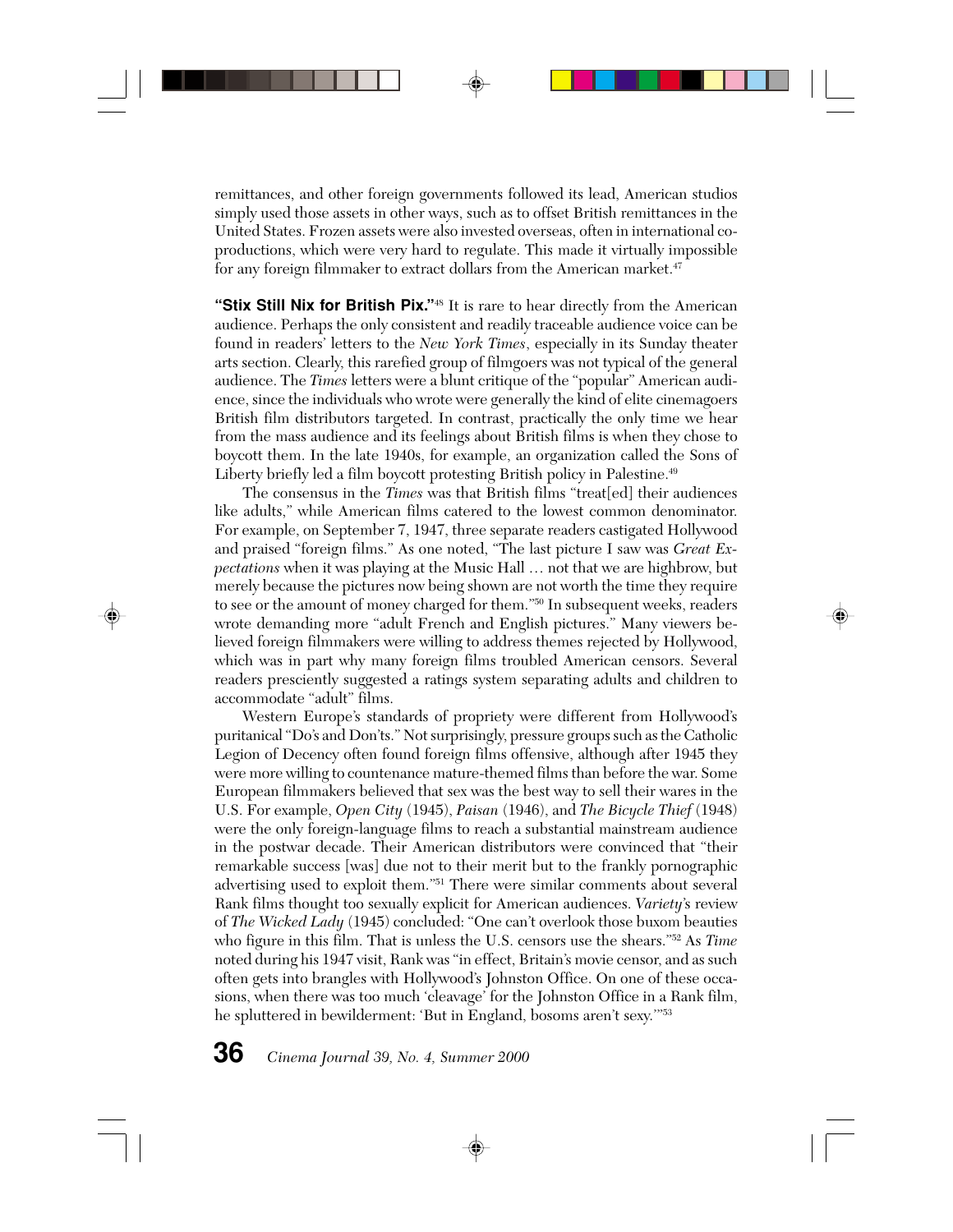Other British films were problematic for quite different reasons. *Oliver Twist* (1948), for example, was briefly banned and widely boycotted because Alec Guinness's portrayal of Fagan was regarded as anti-Semitic.54 The Production Code Administration initially denied a seal of approval for violating the code by "characterizing a race unfairly," until the film was revised. The New York State Board of Rabbis also successfully pressured New York censors to ban the movie.<sup>55</sup>

**Distinction.** Bosley Crowther, principal film critic of the *Times*, was the quintessential Anglophile, as seen in a strikingly elitist column that praised *Murder Will Out* (1953) and other British imports for their "literary" qualities:

Response in the American market is determined almost as much by the techniques of mass audience merchandising and the consequent conditioning of tastes as it is by the quality of the product. Sometimes a great deal more. So don't cock a snoot at these pictures just because some of them haven't "sold."… The point is that this is a picture, like so many of these minor British films, which possesses commendable stimulations for customers of literate mind and taste. British pictures, especially these somewhat slighter ones, run so strongly to clever characterizations and refinements in story and atmosphere that the more cultivation brought to them, the more they may be enjoyed.56

Crowther and Richard Griffith, the Museum of Modern Art's assistant film curator, liked practically *every* British film they reviewed, in stark contrast to the trade reviews of the same films. *Variety* described *Great Expectations* in these terms: "Only rabid Dickensians will find fault with the present adaptation, and paradoxically only lovers of Dickens will derive maximum pleasure from the film. For those who don't know Dickens, much bally will be needed. Dubious if it will amount to much in the U.S."57 Crowther's review was markedly different: "A perfect motion picture.… [Dickens's] works have more life in them than almost anything now written for the screen.… The quality of the author is revealed in every shot, in every line."58 It is striking how both reviews devote their attention to the novel, not the film.

*Variety* was more complimentary about *Hamlet* in a review adjacent to one on Red Skelton's *The Fuller Brush Man*, just as *Oliver Twist* was reviewed next to *Abbott and Costello Meet Frankenstein*. The *Hamlet* review was shrouded in a veil of high culture: "Its showing must be done with the dignity it deserves. Exhibs should profit from the handling of *Henry V* and should be warned that *Hamlet* is rich in qualities that don't readily blend with the usual ballyhoo … won't prevent audiences from getting maximum enjoyment and an appreciation for a story that hitherto may have been obscure to millions."<sup>59</sup> Crowther, in contrast, once again praised the film's literary qualities: "[*Hamlet*] gives absolute proof that these classics are magnificently suited to the screen."60

**Inter/National Cinemas.** Given the current ubiquity of the idea of borderlessness and transnationality in cultural studies, it is interesting that the British label still carries marketing kudos in the U.S. In part, this has to do with new technologies that favor independent and some overseas producers. Video rentals and cable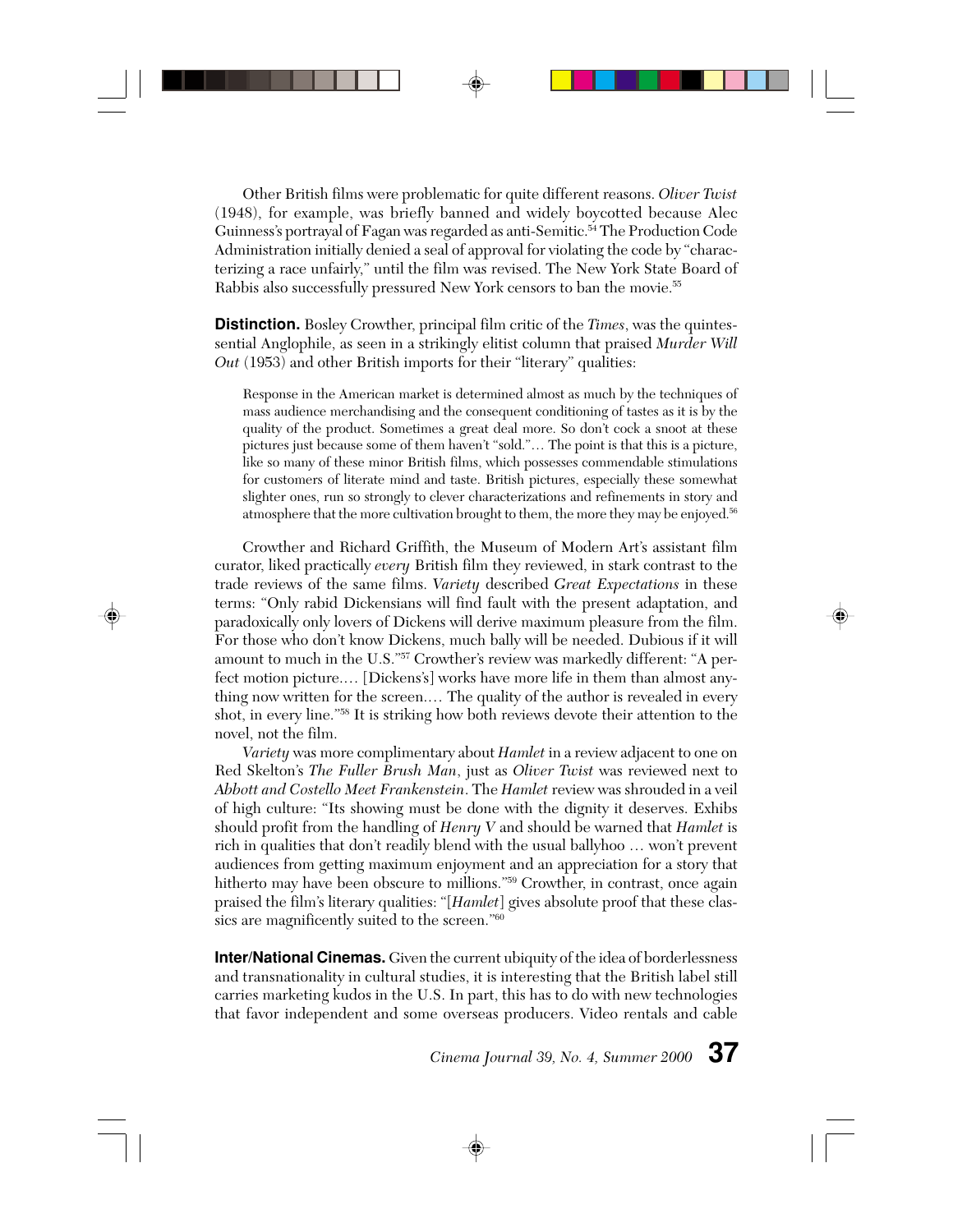have decimated the American art cinema business by reaching niche audiences in their own homes. The Arts and Entertainment Channel and Facets Video, for example, both offer extensive lists of British motion pictures and television programming for sale.

The irony in writing this is that British films have apparently acquired a niche in the American market. The aristocratic model survives in works like *Her Majesty, Mrs. Brown* (1997) and *The Madness of King George* (1994), which still play pretty much exclusively in the art theater ghetto. Nick Park's *Wallace and Grommit* series and Mike Leigh's work are very different kinds of handcrafted film, which are also exhibited solely via the art theaters, PBS screenings, and video rentals.

Films that have crossed over into multiplex screenings have typically rejected the handmade, elitist approach, such as *Trainspotting* (1996), *Bean* (1997), and, to a degree, *The Full Monty* (1997). *Trainspotting*'s impenetrable regional accents essentially render it a foreign-language film, a conceit coyly mocked in its sporadic use of subtitles. *Trainspotting*'s alienating rejection of conventional morality and its exuberant celebration of drug culture have led to frequent comparisons with *A Clockwork Orange* (1971). As *Variety* noted, *Trainspotting* promised "to delight a narrow band of young studs turned on by the book and its nonjudgmental tone but alienate more general viewers with its complex mix of in-your-face realism, cinematic fantasy and four letter dialogue, which sets new standards in screen profanity."61 A *New Yorker* review also fixed on its outrageousness: "Old-school movie buffs will stagger home and live off Jean Renoir for the next month.… Heaven knows how the film will play here, where audiences get their fix of the British Isles through regular injections of Merchant-Ivory."62

*Trainspotting* and *Bean* have both reached the young audience typically ignored by the British film industry. *Bean* resurrected broad comedy, a rarely exported staple of British cinema. It is a bona fide transnational commercial success of the same order of magnitude as, say, *Crocodile Dundee* (1986). Like *Dundee*, *Bean* is largely set in the United States. After all the complaints that only Europeans could make films for adults, *Bean*'s eponymous character is mentally a child and exploits a form of visual comedy that appeals to a youthful lowest common denominator.

*Brassed Off* (1996) and *The Full Monty* are both comedies informed by social realism and populated by protagonists motivated by the specter of unemployment. Like *Trainspotting*, both left some American viewers asking for subtitles. Both reject the Hugh Grant incarnation of Britain in favor of a northern, working-class version. *The Full Monty* is a high-concept, low-budget independent film: unemployed steelworkers willing to strip for self-respect. Although it has overtaken *Four Weddings and a Funeral* (1994) in the popularity stakes inside the U.K., it is unlikely to challenge that film's international receipts of well over £100 million.

These blue-collar regional films can be seen as an updating of the Ealing comedy tradition. In the 1940s and 1950s, Ealing's quaint British community-centered comedies played in American art theaters, which remain the principal venue for Britain's contemporary, more sharply edged descendants.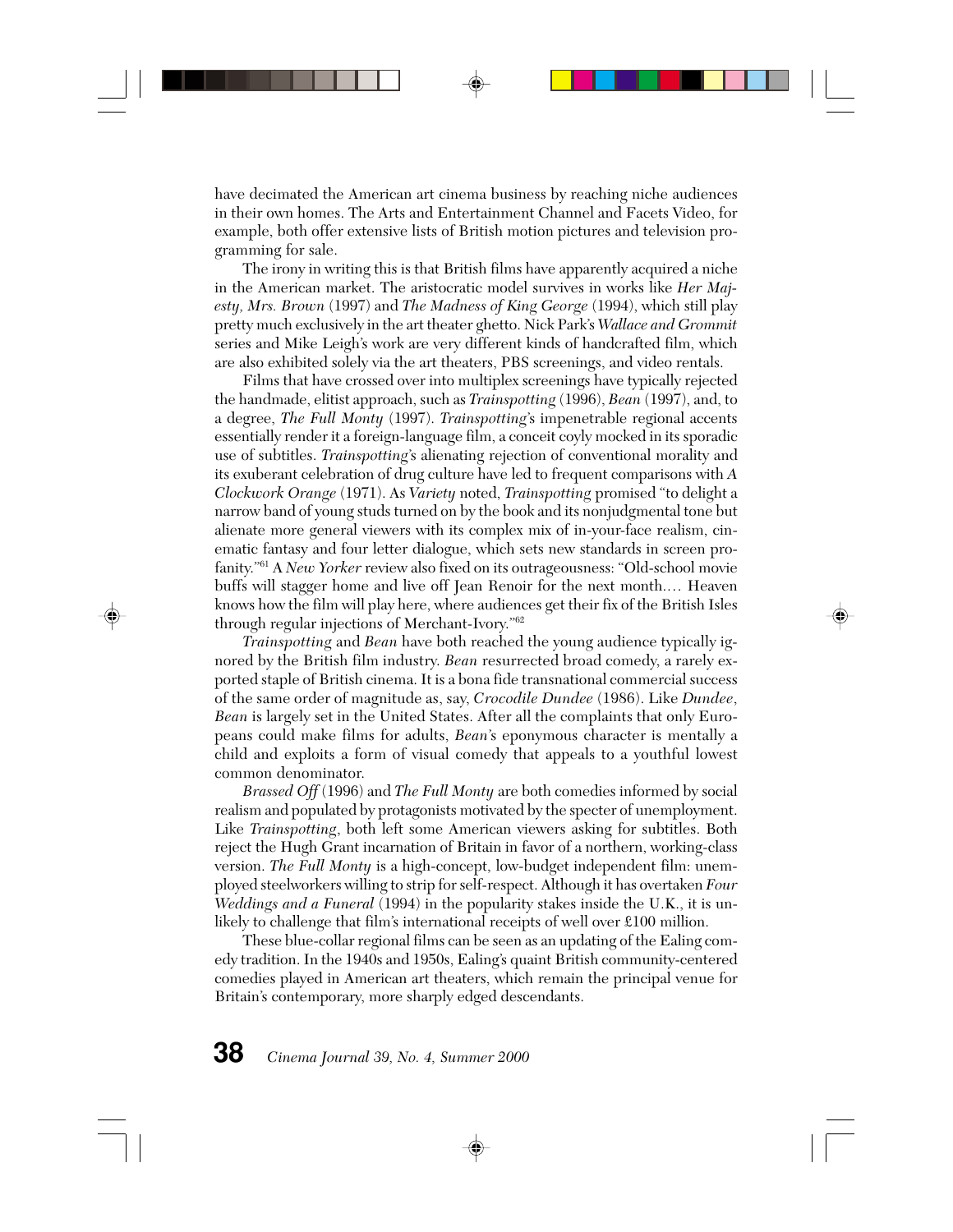**New Distribution Possibilities.** More important than this new take on British regionalism is the emergence in the U.S. of boutique distributors like Sony Pictures Classics, Miramax, and New Line and of a related development, the growth of myriad film festivals that create distribution opportunities denied to earlier British filmmakers. The Sundance phenomenon has nurtured a significant international presence within the United States, as have sundry cable channels playing independent and alternative work. Both festivals and cable channels favor home-grown independent films, but there is room for British independents too. The multiplex remains largely closed to British product, as it is to most American independents.

An issue implicit in much of the present discussion is the irrelevance of national labels for cultural software. *Trainspotting* is genuinely transnational, because it reaches out to a very particular age demographic. Generation, not nation, is at the core of its appeal. Ascribing national origin to either product or consumer, and perhaps the very label "British film," ought perhaps to be abandoned as national and other boundaries collapse and disappear. Corporate media culture has internalized these changes, and the distinction elicited by the term "British film" has been commodified and survives as a label on video store shelves or in film reviews. The label no longer "belongs" in any simple way to Britain, however, just as the global entertainment and media industries, although bearing a strong American imprint, are no longer so straightforwardly American.

## **Notes**

- 1. In many ways, the standard works on American media overseas remain Thomas H. Guback, *The International Film Industry* (Bloomington: Indiana University Press, 1969), and Kristin Thompson, *Exporting Entertainment: America in the World Film Market, 1907–1934* (London: British Film Institute, 1986). An extremely thorough examination of the diplomacy of the American film industry is Ian C. Jarvie, *Hollywood's Overseas Campaign: The North Atlantic Movie Trade, 1920–1950* (New York: Cambridge University Press, 1992). See also Steven S. Wildman and Stephen E. Siwek, *International Trade in Films and Television Programs* (Cambridge, Mass.: Ballinger, 1988). See also Colin Hoskins and S. McFayden, "International Marketing Strategies for a Cultural Service," *International Marketing Review* 8, no. 2 (1991). Relatively little has been written on foreign media inside the U.S. Jarvie's work begins to address this, although it is concerned primarily with exports. See also "Oscar Looks Abroad, but Foreign Films Have Had a Tough Time Reaching American Screen," *Newsweek*, March 12, 1990.
- 2. In 1947, while preparing to negotiate the terms of the GATT, the State Department's principal authority on international trade in motion pictures noted in an internal memorandum: "We cannot maintain, either in logic or in equity, that screen quotas on motion picture films are in the same category with 'internal regulations' which should not be used 'to afford protection … for any national product,' as set forth in the London draft of Article 15." Letter, Bliss to Brown, "Screen Quotas and Import Duties," June 17, 1947, State Department files, RG 43, S7-D-284, Box 60.
- 3. Jarvie, *Hollywood's Overseas Campaign*, 18. Elsewhere Jarvie notes: "Motion pictures were a new commodity, of a kind not seen before. Their physical bulk as exports involved at most a few hundred items per year (cases containing film cans). Yet they were reusable and reproducible and could generate revenue greatly in excess of that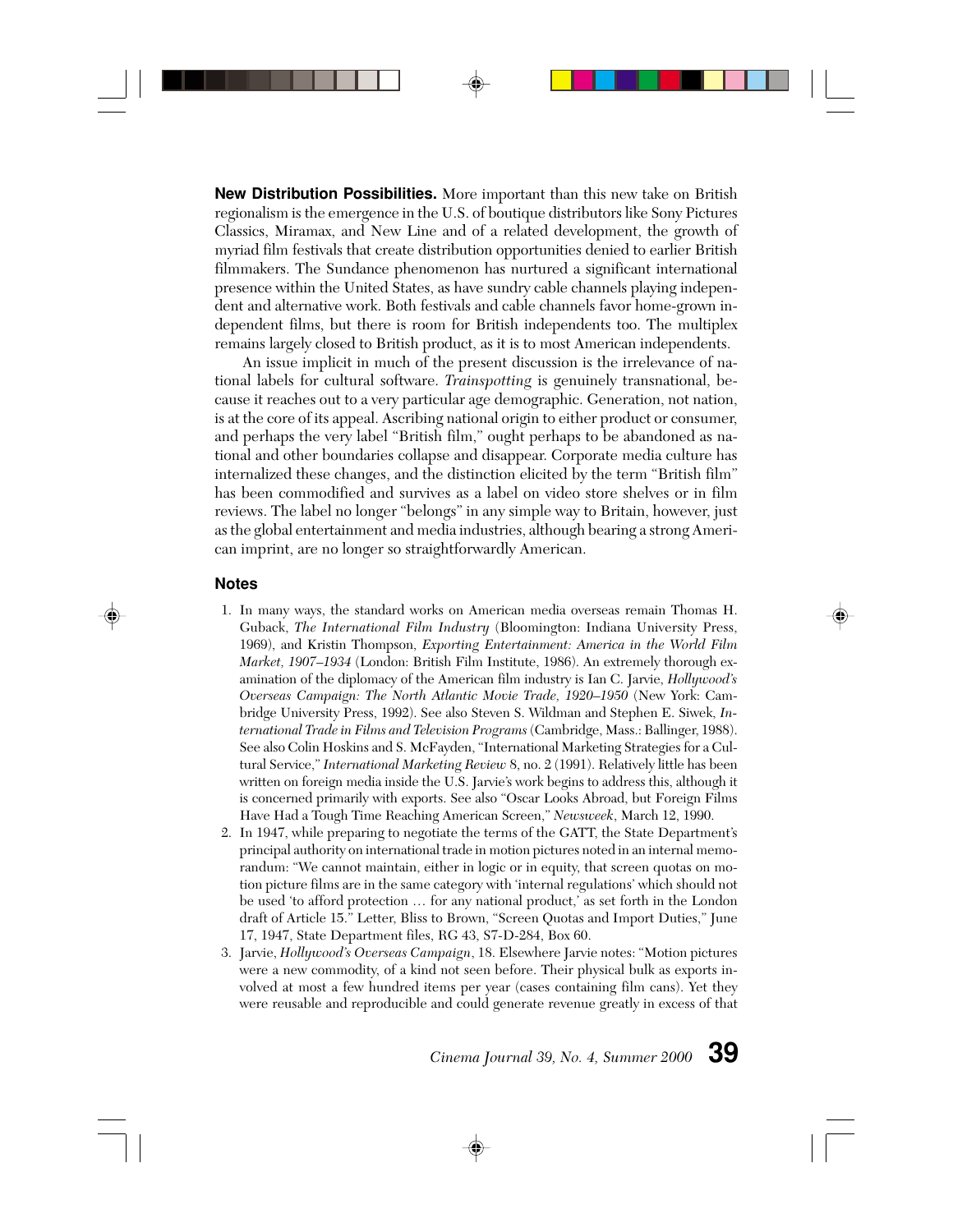produced by some raw material or manufactured good of comparable bulk. Unlike a piece of machinery or a ton of ore, though, motion pictures as cultural artifacts were taken to be the product of *mentalities*, capable in turn of influencing mentalities," 2.

- 4. Herbert I. Schiller, "The Privatization and Transnationalization of Culture," in Ian H. Angus and Sut Jhally, eds., *Cultural Politics in Contemporary America* (New York: Routledge, 1989).
- 5. Adam Smith, *The Wealth of Nations* (New York: Random House, 1937), 315.
- 6. Harry Watt, *Don't Look at the Camera* (London: Elek, 1974), 85
- 7. Lester C. Thurow, *Building Wealth: The New Rules for Individuals, Companies, and Nations* (New York: HarperCollins, 1999).
- 8. Richard J. Barnet and John Cavanagh, "Homogenisation of Global Culture," at "http:/ /www.converge.org.nz/pirm/homogeni.htm" http://www.converge.org.nz/pirm/ homogeni.htm.
- 9. For a fuller discussion of national identity and media culture, see the special issue, "Mediating the National," in *Quarterly Review of Film and Video* 14, no. 3 (spring 1993), esp. James Schwoch, "Cold War, Hegemony, Postmodernism: American Television and the World-System, 1942–1992," 9–24, and Stephen Crofts, "Reconceptualizing National Cinema/s," 49–68. See also Richard Dyer and Ginette Vincendeau, eds., *Popular European Cinema* (New York: Routledge, 1992).
- 10. See Sarah Street and Margaret Dickinson, *Cinema and State: The Film Industry and the British Government* (London: British Film Institute, 1985). This is an excellent close reading of attempts to legislate British film into existence via quotas, tariffs, and loans to domestic filmmakers.
- 11. See Tony Bennett and Janet Woollacott, *Bond and Beyond: The Political Career of a Popular Hero* (New York: Routledge, 1987).
- 12. *Daily Yomiuri* television listings, July 25, 1993.
- 13. Richard Maltby, *Harmless Entertainment: Hollywood and the Ideology of Consensus* (Metuchen, N.J., Scarecrow Press, 1983), 13.
- 14. For example, J. Flint, "The Myth of U.S. Manufacturing Decline," *Forbes*, January 19, 1993. Flint notes, "Adam Smith's invisible hand is better at creating real jobs than Harvard professors are."
- 15. Don Dougan Humphrey, *American Imports* (New York: Twentieth Century Fund, 1955), 234.
- 16. Jake Eberts and Terry Ilott, *My Indecision Is Final: The Rise and Fall of Goldcrest Films* (London: Faber, 1990), 1–2.
- 17. Hoskins and McFayden, "International Marketing Strategies." Hoskins and McFayden note that U.K. television programming packaged as masterpiece theater on PBS has been known to get a 5–10 share.
- 18. *New York Times*, December 29, 1946.
- 19. *Variety*, April 24, 1946.
- 20. Guback, *The International Film Industry*, 69.
- 21. Douglas Gomery and Robert C. Allen, *Film History: Theory and Practice* (New York: McGraw Hill, 1985).
- 22. Maltby, *Harmless Entertainment*, 131.
- 23. Douglas Gomery, "Ethnic Theaters and Art Cinemas," in Gomery, *Shared Pleasures: A History of Movie Presentation in the United States* (Madison: University of Wisconsin Press, 1992), chap. 9, esp. 181–84. See also C. Ogan, "The Audience for Foreign Film in the United States," *Journal of Communication* 40, no. 4 (autumn 1990).
- 24. *Kine Weekly*, February 26, 1948.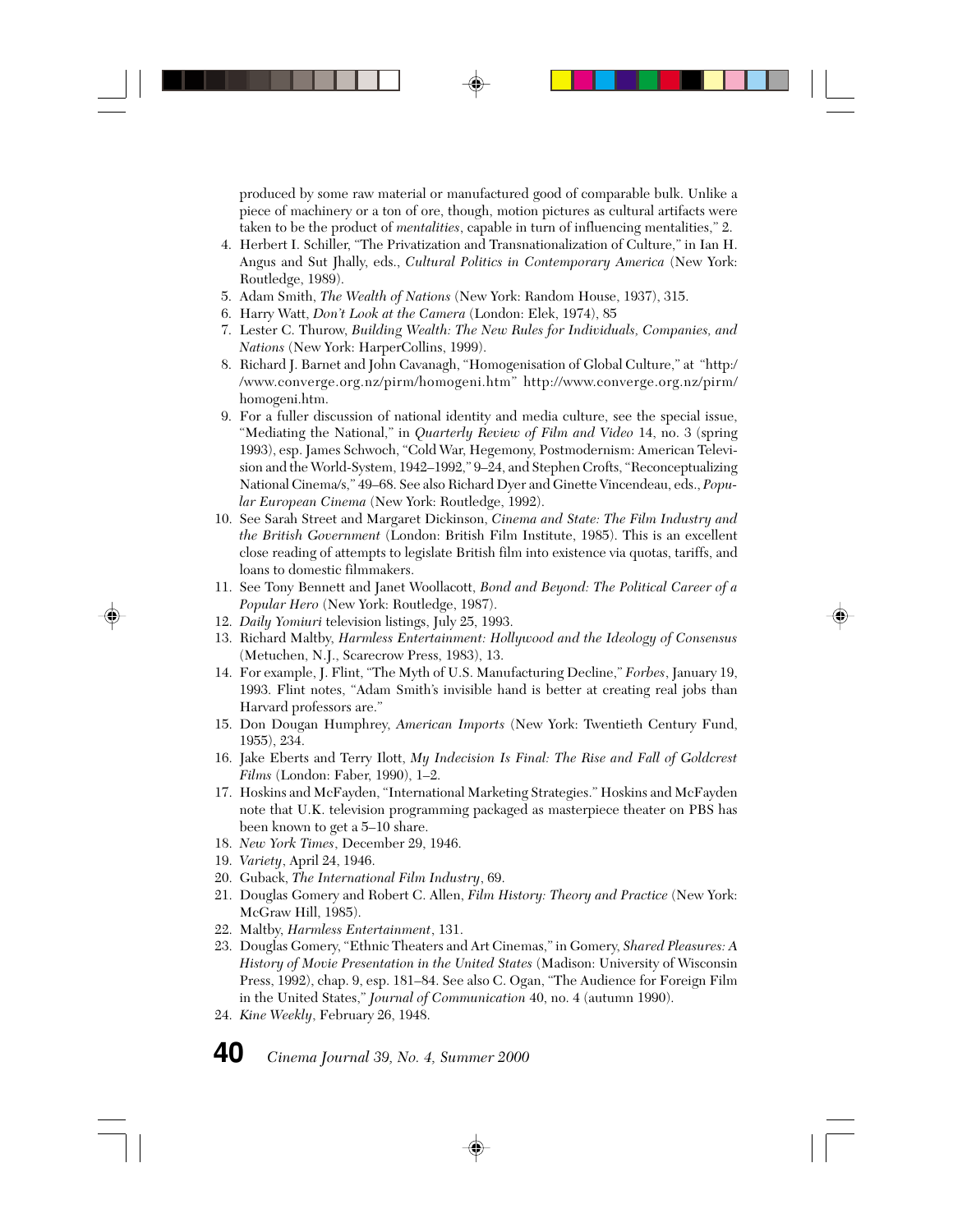- 25. Spyros Skouras gave a press conference when visiting Britain in 1948. When he was asked for a figure on dollar returns on British films, he hedged, "I would be a financial wizard to be able to answer that," January 22, 1948, Skouras papers, file M509, Special Collections, Stanford University Library.
- 26. Lawrence Levine, *Highbrow/Lowbrow: The Emergence of Cultural Hierarchy in America* (Cambridge, Mass.: Harvard University Press, 1988), 31.
- 27. *Variety*, April 24, 1946.
- 28. *New York Times*, July 13, 1989.
- 29. Spyros Skouras, speech to national sales convention (undated), Skouras papers, Special Collections, Stanford University Library.
- 30. Street and Dickinson, *Cinema and State*, 175.
- 31. *Kine Weekly*, January 23, 1947.
- 32. *Kine Weekly*, July 10, 1947.
- 33. Geoffrey MacNab, *J. Arthur Rank and the British Film Industry* (New York: Routledge: 1993); for a contemporary account of Rank's activities, see "King Arthur & Co.," *Time*, May 19, 1947.
- 34. Richard Griffith, "Where Are the Dollars?" *Sight and Sound* (January 1950): 39.
- 35. On the embargo, see Jarvie, *Hollywood's Overseas Campaign;* see also Paul Swann, "The Hollywood Embargo on Exporting Films to Britain, 1947–1948," in Bruce Austin, ed., *Current Research in Film*, vol. 3 (Norwood, N.J.: Ablex, 1987).
- 36. *New York Times*, June 11, 1950.
- 37. Jeremy Tunstall, *The Media in Britain* (New York: Columbia University Press, 1983), 58.
- 38. *Kine Weekly*, August 26, 1948.
- 39. At the time of writing, *Il Postino* (1995) promised to be the most successful foreignlanguage crossover film, beating the box-office records of earlier European films such as *La Cage aux Folles* (1978) and *Cinema Paradiso* (1989), which had broken out of the art cinema circuit. It is not clear yet whether this was a result of the marketing tactics of independent distributors like Miramax or an indication of some basic changes in the American film audience.
- 40. *Kine Weekly*, July 31, 1947. For more on Wilcox, see Sue Harper, "Studying Popular Taste: British Historical Films in the 1930s," in Dyer and Vincendeau, *Popular European Cinema*.
- 41. *Kine Weekly*, August 7, 1947.
- 42. *Kine Weekly*, October 14, 1948.
- 43. *Kine Weekly*, November 18, 1948.
- 44. *Kine Weekly*, March 10, 1949.
- 45. *Kine Weekly*, September 1, 1949.
- 46. *Kine Weekly*, June 30, 1949.
- 47. During the 1950s, it became common to offset the production costs of major Hollywood epics by producing them overseas. For example, in 1959–1960, the Italian government tried to tax the worldwide receipts of Twentieth Century-Fox's *Ben Hur*, which had been made in large part on location in Italy and was underwritten with frozen remittances. The Italian Ministry of Finance pursued the film's worldwide gross. This is an example of a national government trying to frame an international cultural commodity that defied traditional national boundaries. Letter, E. J. to Spyros Skouras, July 27, 1960. Skouras papers, Special Collections, Stanford University Library.
- 48. *Variety* headline, cited in *Kine Weekly*, June 26, 1947.
- 49. *New York Times*, December 22, 1948.
- 50. *New York Times*, September 7, 1947.